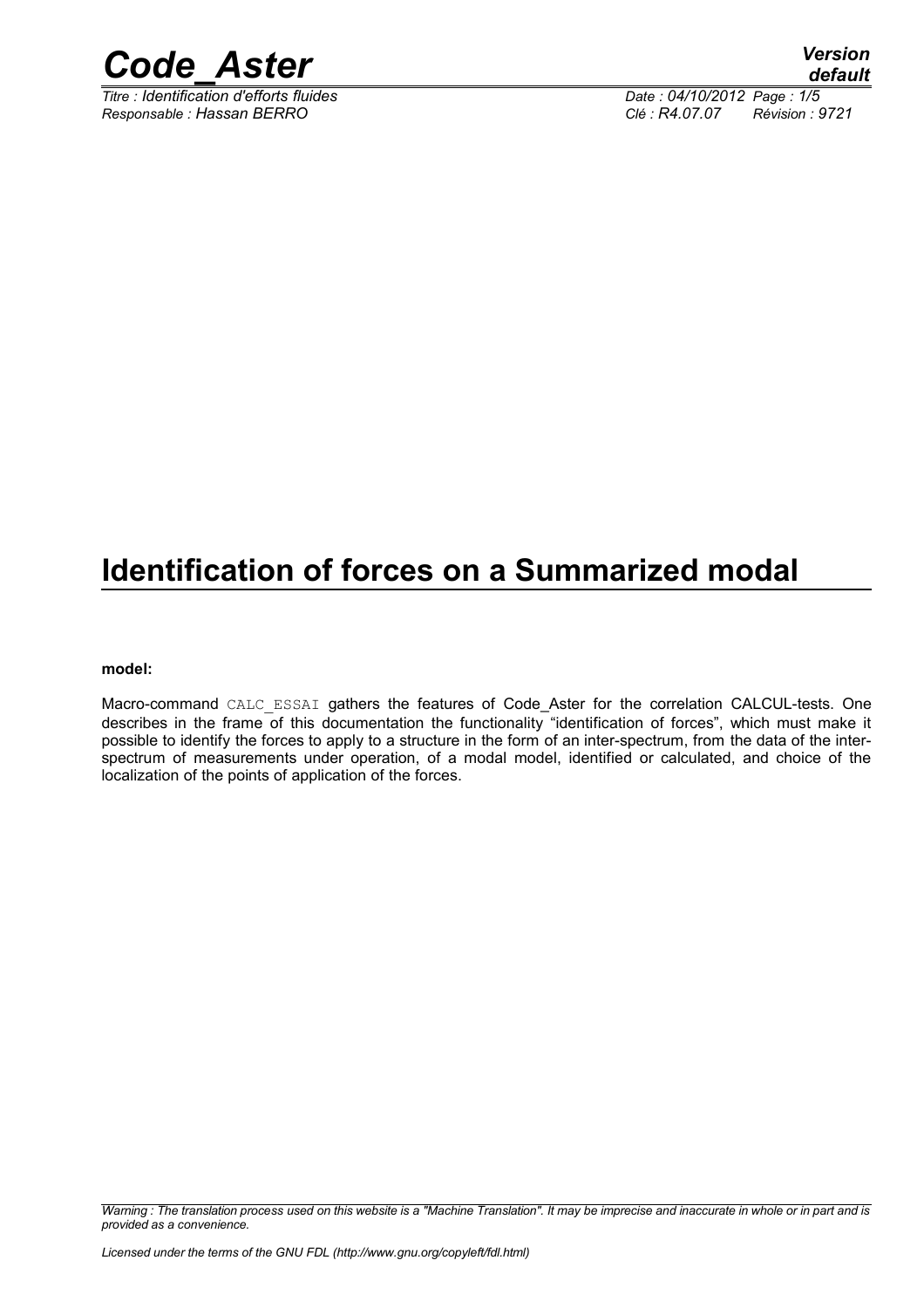*Responsable : Hassan BERRO Clé : R4.07.07 Révision : 9721*

*Titre : Identification d'efforts fluides Date : 04/10/2012 Page : 2/5*

### **Contents**

*Warning : The translation process used on this website is a "Machine Translation". It may be imprecise and inaccurate in whole or in part and is provided as a convenience.*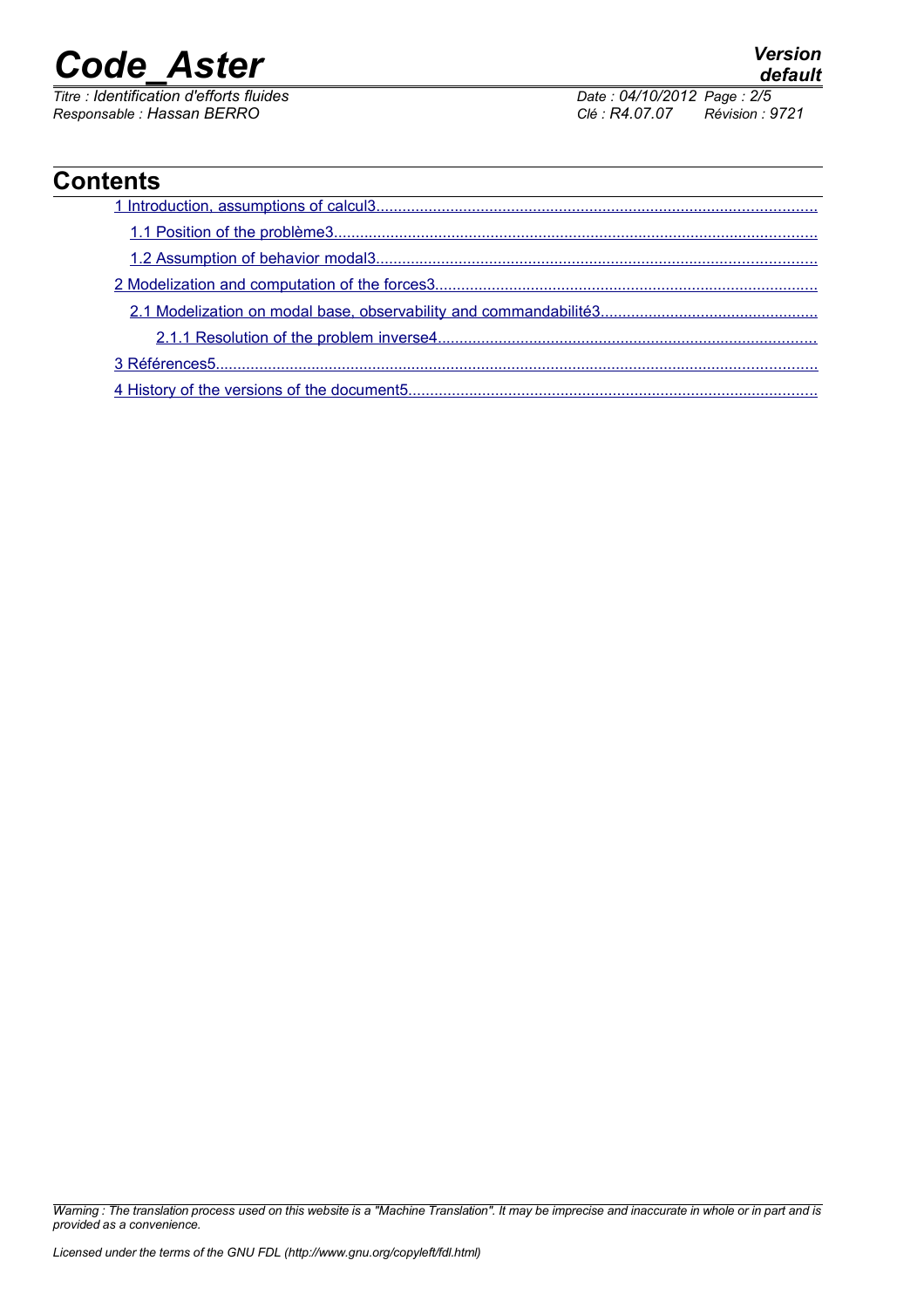*Titre : Identification d'efforts fluides Date : 04/10/2012 Page : 3/5 Responsable : Hassan BERRO Clé : R4.07.07 Révision : 9721*

### <span id="page-2-0"></span>**1 Introduction, assumptions design**

This documentation describe the methods used in the macro CALC\_ESSAI.

#### <span id="page-2-4"></span>**1.1 Position of the problem**

One considers a structure, which constitutes a dynamic system that one supposes **linear (assumption H1).**

It is supposed that this structure is subjected to a presumedly random excitation (typical example: turbulent fluid forces), but that one can describe perfectly using his DSP (power spectral density, to see the document "Modelization of the turbulent excitations" R4.07.02, section 2.1). This vibration is measured in a certain number of points of X-coordinates  $\;x_{k}\vert1\!\leq\!k\!\leq\!nmes\rvert$  . The forces applied on the structure are not, as for them, measurable. One thus wishes to find the forces from measurement. It is about inverse problems, for the resolution of which it is necessary to take many precautions in order to obtain result which, if it is not exact, is nevertheless relevant.

#### <span id="page-2-3"></span>**1.2 Assumption of modal behavior**

**the structure is supposed to be linear (H1)**, one can thus describe his structural mechanics behavior on modal base. Each mode I of structure, is defined by the following parameters:

- $\omega_i$  : own pulsation,  $\overline{f}_i$  associated Eigen frequency
- $\mathbf{F}_i$ : reduced damping
- $m<sub>i</sub>$ : modal mass
- $\quad \varphi_i(\underline{x}) \,$  : modal deformed shape.

Flow exerts a force on the structure  $f(x, t)$ . It is supposed that these forces are applied in a direction. One will treat the two directions of measurement separately, by supposing that those are not coupled.

Displacement on modal base: it is supposed that the motion of structure is rather well described by its *N* first modes:

$$
u(\underline{x},t) \approx \sum_{i=1}^{N} q_i(t) \cdot \varphi_i(\underline{x})
$$

The generalized coordinates check the decoupled equations then:

$$
m_i(\ddot{q}_i + 2\xi_i\omega_i\dot{q}_i + \omega_i q_i) = \int_0^L \varphi_i(\underline{x}) f(\underline{x}, t) dx = Q_i(t) \Leftrightarrow m_i(-\omega^2 q_i + 2\xi_i\omega_i\omega q_i + \omega_i^2 q_i) = Q_i(\omega), \ 1 \le i \le N
$$

### <span id="page-2-2"></span>**2 Modelization and computation of the forces**

#### <span id="page-2-1"></span>**2.1 Modelization on modal base, observability and commandability**

the supposed linearity of the behavior of structure allows the decomposition of the model on modal base:

$$
\underline{y} = \underline{\underline{C} \ \underline{\Phi}} \cdot \underline{Z}^{-1} \cdot \underline{\underline{\Phi}^T \underline{B}} \cdot \underline{f}
$$

*Warning : The translation process used on this website is a "Machine Translation". It may be imprecise and inaccurate in whole or in part and is provided as a convenience.*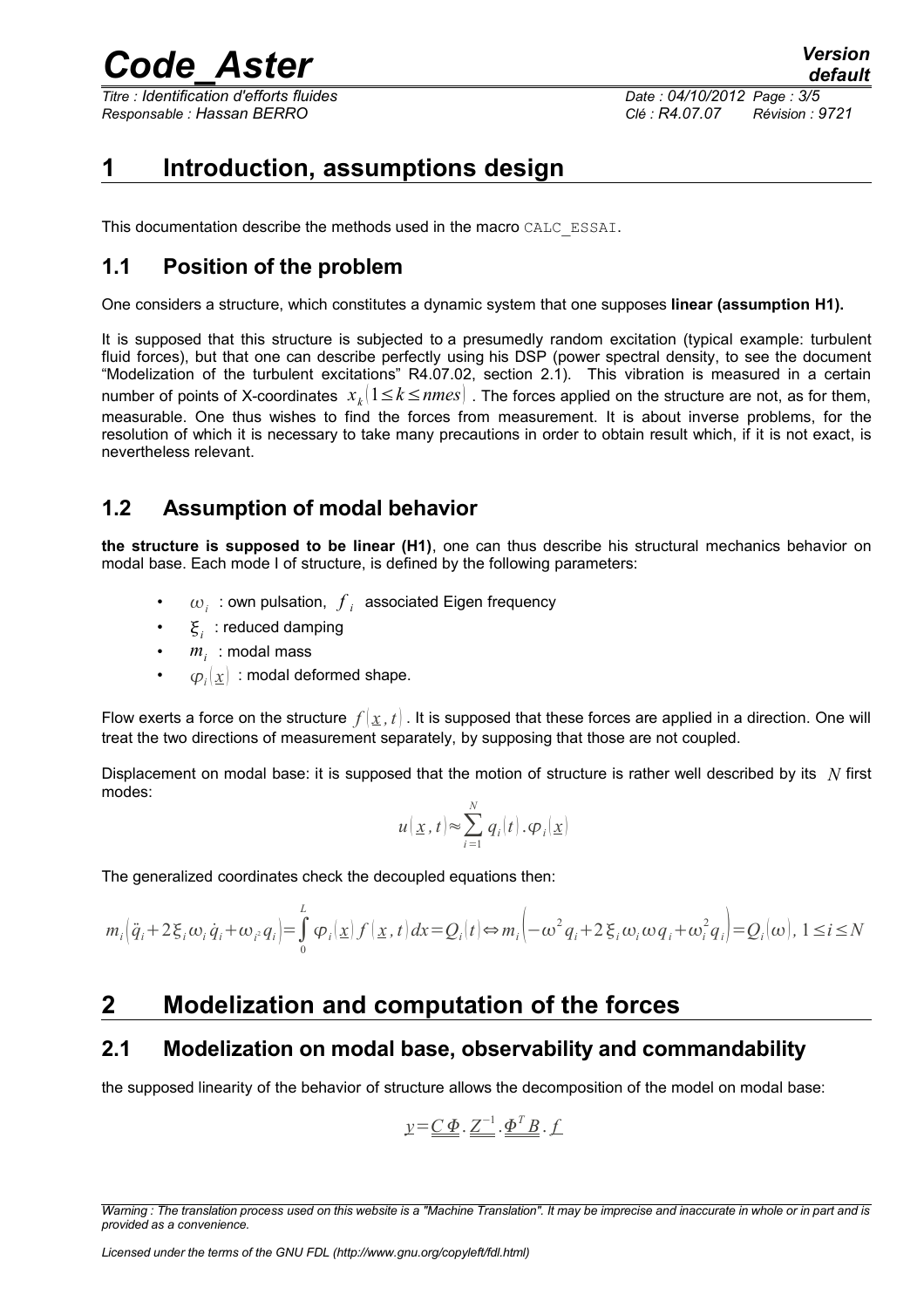*Titre : Identification d'efforts fluides Date : 04/10/2012 Page : 4/5 Responsable : Hassan BERRO Clé : R4.07.07 Révision : 9721*

By means of the notion of inter-spectrum, privileged in the macro[1](#page-3-1)La<sup>1</sup>:

$$
\underline{S}_{yy} = \underline{C} \underline{\Phi} \cdot \underline{Z}^{-1} \cdot \underline{\Phi}^T \underline{B} \cdot \underline{S}_{ff} \cdot \underline{\Phi}^T \underline{B}^H \cdot \underline{Z}^{-1} \cdot \underline{C} \underline{\Phi}^H
$$
 (1)

 $C$  and  $B$  are the matrixes of observability and command.  $C$  allows to project a field defined on a model, a more restricted field of sensors. *B* project this same field on the points of application of the forces. The matrixes  $\ C\Phi$  and  $\varPhi^TB$  are the matrixes of modal deformed shapes definite on a mesh sensor and a mesh of command. They can be obtained with the operator PROJ\_CHAMP or the operator OBSERVATION, who allows, besides the precedent, to define for each node or groups node of the not measured directions, or to define local coordinate systems.

 $\underline{Z}$  is the matrix of impedance  $diag\left(-\omega^2+2j\,\xi_i\omega_i\omega+\omega_i^2\right)_{1\le i\le N}$  associated with the base with the modal deformed shapes  $\Phi$ . This base is in general defined on a model of good quality. A base of good quality must indeed have modal parameters close to reality. The deformed shapes must also be close to reality, and being sufficiently regular. Thus, an experimental base of deformed shapes is defined on a reduced number of sensors, and is thus not very regular (one is likely to have a resolution of the problematic inverse problems). One will prefer to him the base of deformed shapes of a readjusted digital model, or, better still, an experimental base extended on digital model. One clarifies this point below.

#### Notice on the modal expansion

One has an experimental  $(f_i, \xi_i, m_i, \underline{\varphi_{\text{expl}}})$  modal base. The modal parameters are supposed to be identified with a good approximation, but the deformed shapes, of good quality, are defined only on one restricted number of sensors. One thus tries to extend this base of deformed shapes on a digital model which, is rather representative of structure (but inevitably not readjusted). The base of expansion can be the base of the modes of the digital model (simulated with MODE\_ITER\_SIMULT for example). To carry out a modal expansion thus means to find the vector of generalized parameters  $\eta$  minimizing:

$$
||\underline{\phi}_{\text{exp}i} \!-\! \underline{\phi}_{\textit{num}}.\, \eta||^2
$$

The mitre "correlation" of CALC\_ESSAI, makes it possible to carry out this expansion, thanks to the use of PROJ\_MESU\_MODAL. For more details on the principle of the expansion, one will refer to the documentation of PROJ\_MESU\_MODAL (U4.73.01).

#### <span id="page-3-0"></span>**2.1.1 Resolution of the inverse problems**

the equation (1) of the direct problem, can, under certain conditions, being reversed:

$$
\underline{S}_{\underline{F}} = \underline{\underline{\Phi}^T \underline{B}}^{\oplus} \cdot \underline{Z} \cdot \underline{C} \underline{\underline{\Phi}}^{\oplus} \cdot \underline{S}_{\underline{w}} \cdot \underline{C} \underline{\underline{\Phi}}^{H^{\oplus}} \cdot \underline{Z} \cdot \underline{\underline{\Phi}^T \underline{B}}^{H^{\oplus}}
$$

The matrixes  $C\Phi$  and  $\Phi^T\bar{B}$  being rectangular, the sign  $\,\oplus$  indicates their pseudo-opposite of Moore Penrose. This opposite pseudonym can be obtained by the use of an algorithm of SVD (Singular Been worth Decomposition, cf Doc. R6.03.01). In CALC\_ESSAI, two possibilities of regularization are available:

<span id="page-3-1"></span><sup>1</sup>notion of inter-spectrum, or DSP, makes it possible to describe random phenomena. For a deterministic phenomenon  $S_{\nu\nu} = \chi \cdot \chi^H$  , where  $H$  indicates the hermitian operator. For a random signal,  $|S_{\nu\nu}$  contains, on its diagonal, the spectral powers (auto--spectrums) and on its extra-diagonal terms, the correlations between the signals. For example, in the case of a fluid force applied to a telegraphic structure, one imagines easily that the vortexes created at the base tend to be propagated along structure. The extra-diagonal terms thus describe this propagation with the phase (see R4.07.02 for more details).

*Warning : The translation process used on this website is a "Machine Translation". It may be imprecise and inaccurate in whole or in part and is provided as a convenience.*